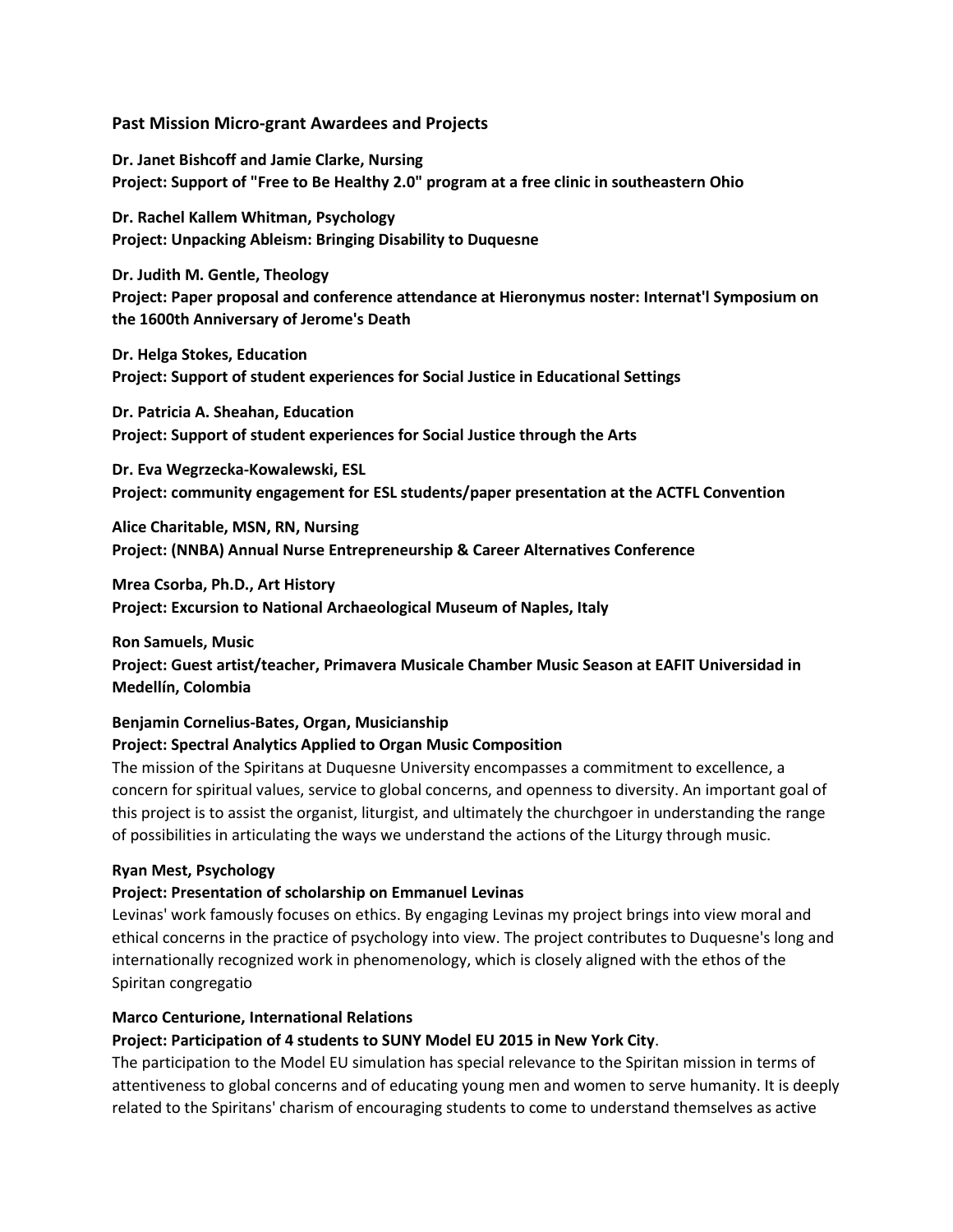world citizens who are closely linked to, and therefore called to work for, the mission of the Congregation of the Holy Spirit and of Duquesne: collaboration, dialogue, responsible action, and civic engagement.

#### **Patricia Sheahan, Education**

#### **Project: Curricular support for guest speaker series for social justice in educational settings course.**

It is important to me that my students engage with people who share in the Mission Statement of Duquesne University of the Holy Spirit. The guests I want to invite to my classroom to share their experience and profound concern for moral and spiritual values in environments that are open to diversity. Through their service they openly live these values. Their experiences help students understand social justice.

#### **Mildred Lopez Escudero, Modern Languages and Literatures**

# **Project: Travel funding to present a paper entitled, Topografias corporales, figuraciones literarias y performance en la cindad festiva, Cuando Sara Chura Despierte (2003)**.

My research compliments the mission of Duquesne University to welcome diversity and foster cultural awareness because it studies how contemporary narratives portray indigenous South American communities in their migratory experiences and cultural struggles in a contest of a Catholic celebration. My work reflects and contributes to Catholic intellectual tradition because it focuses on the cultural and religious rituals that Catholicism played in maintaining ethnic identity for many indigenous migrant communities who migrate from rural areas to the city.

#### **Mrea Csorba, History**

#### **Project: Travel funding to study collections of African art at major Mid-Atlantic state museums.**

In my view, the research I propose in African art is very much consistent with values implicit in Spiritan commitments to understanding the "Other." Given Duquesne's interest in promoting knowledge of African culture in our academic curriculum, especially in areas where a Christian presence has been embedded since the Byzantine period, study of the form of Christian architecture can result in a very interesting case study of how vernacular traditions may be elasticized to integrate influences and accommodate the needs of the Christian liturgy.

#### **Christine Lorenz, History, Art Division**

# **Project: Professional development support for exhibition production costs of fine art photographs entitled Clamshell Plastic Studies.**

The photographs have a way of defamiliarizing this material, plastic, that we take for granted: we are noticing something that we typically think little about, and we feel compelled to resolve how we feel about it. A compelling moment of notice can lead to consideration of just how much this plastic is out there, what we do with it, and how much of it we may individually be responsible for. The impetus to change our thinking and our behavior, to be open to more sustainable ways of living, is charged by such moments of unexpected engagement. This is part of what it means to take seriously the University's directive to value our environment and seek solutions to global problems.

#### **Mrea Csorba, History**

# **Project: Travel funding to present a paper entitled A Bird in the Ear (and Tail) of a Stag: Re-assessment of Heraldic Steppe Imagery from Budapest to Beijing--a Century Later**

As an art historian, I research ancient art of migratory herders, broadly characterized as Scythians, that migrated out of the Central Asian steppes up the Danube and other rivers into continental Europe in late